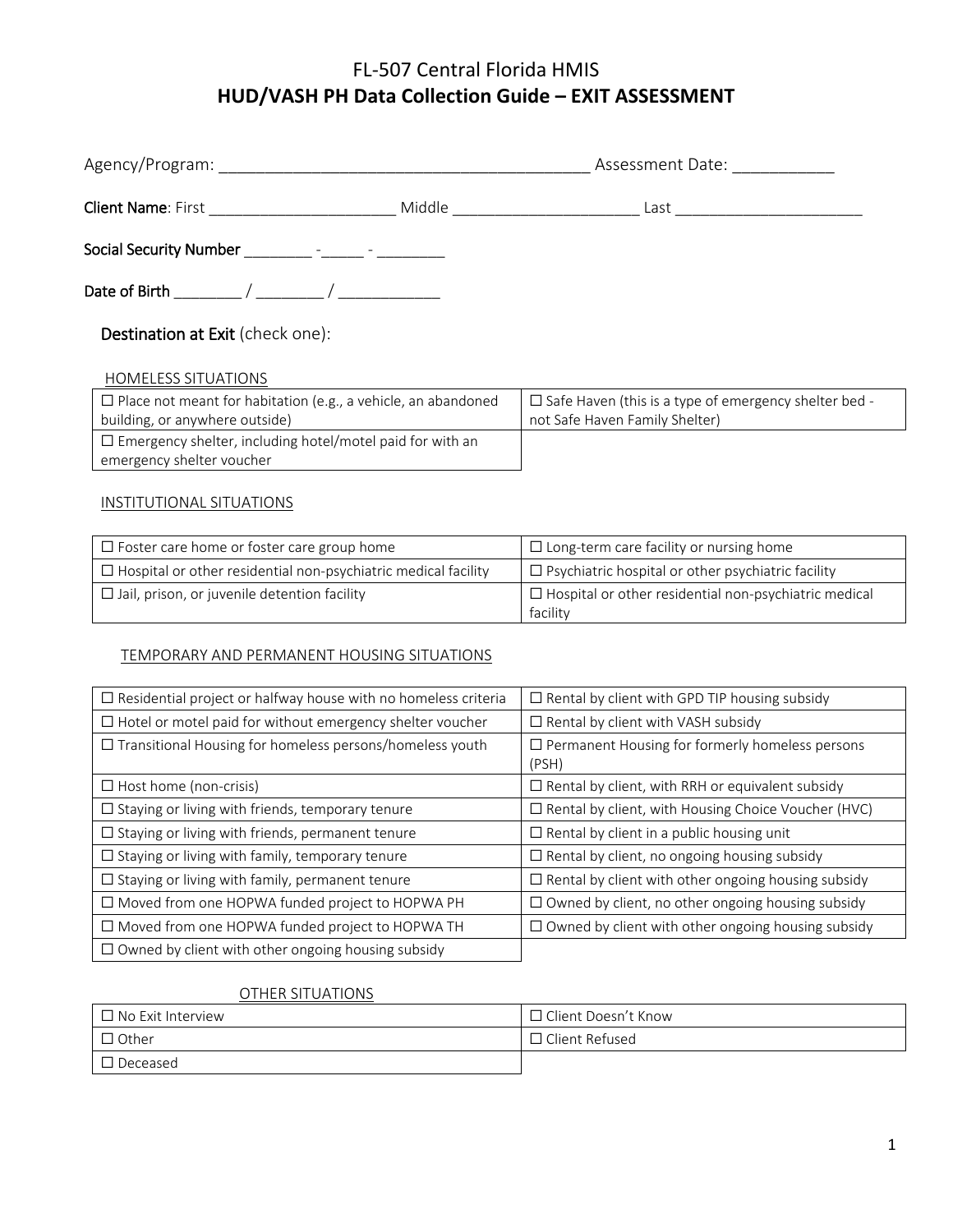Section 1: Complete for All Household Members (Adults and Minors)

### DISABILITY INFORMATION

# Does the client have a Disabling Condition?

☐ Yes ☐ No ☐ Client Doesn't Know ☐ Client Refused

If yes, check all that apply

| $\Box$ Alcohol abuse            | $\Box$ HIV/AIDS               | $\Box$ Substance Use Disorder |
|---------------------------------|-------------------------------|-------------------------------|
| $\Box$ Chronic health condition | $\Box$ Mental Health Disorder |                               |
| $\Box$ Developmental            | $\sqsupset$ Phvsical          |                               |

## Connection with SOAR?

| $\Box$ Yes | $\Box$ No | □ Client Doesn't Know   □ Client Refused |  |
|------------|-----------|------------------------------------------|--|
|            |           |                                          |  |

## HEALTH INSURANCE INFORMATION

Is the client covered by Health Insurance?

| $\Box$ Yes | $\Box$ No | □ Client Doesn't Know   □ Client Refused |  |
|------------|-----------|------------------------------------------|--|
|            |           |                                          |  |

If yes, check all that apply

| Medicaid                           | COBRA                             |
|------------------------------------|-----------------------------------|
| Medicare                           | Private Pay Health Insurance      |
| State Children's Health Insurance  | State Health Insurance for Adults |
| VA Medical Services                | Indian Health Services Program    |
| Employer-Provided Health Insurance | Other:                            |

# Section 2: Complete for Head of Household and All Adults INCOME INFORMATION

Record each adult's income on their own intake form. If a minor child has income, include it on the HoH's intake.

| Does the client have Income from any source? |           |                                          |  |                          |
|----------------------------------------------|-----------|------------------------------------------|--|--------------------------|
| $\Box$ Yes                                   | $\Box$ No | □ Client Doesn't Know   □ Client Refused |  | Total Monthly Income: \$ |

If yes, check all that apply and include amount per month:

| Alimony or other spousal support       | SSI                                          |
|----------------------------------------|----------------------------------------------|
| Child support                          | <b>SSDI</b>                                  |
| Earned income                          | TANF                                         |
| General Assistance                     | Unemployment Insurance                       |
| Other:                                 | VA non-service connected disability pension  |
| Pension or retirement income           | VA service connected disability compensation |
| Private disability insurance           | Worker's Compensation                        |
| Retirement income from social security |                                              |

### Household Income as a Percentage of AMI:

| □ Less than 30% $\Box$ 30% to 50% |  | $\Box$ Greater than 50% |
|-----------------------------------|--|-------------------------|
|-----------------------------------|--|-------------------------|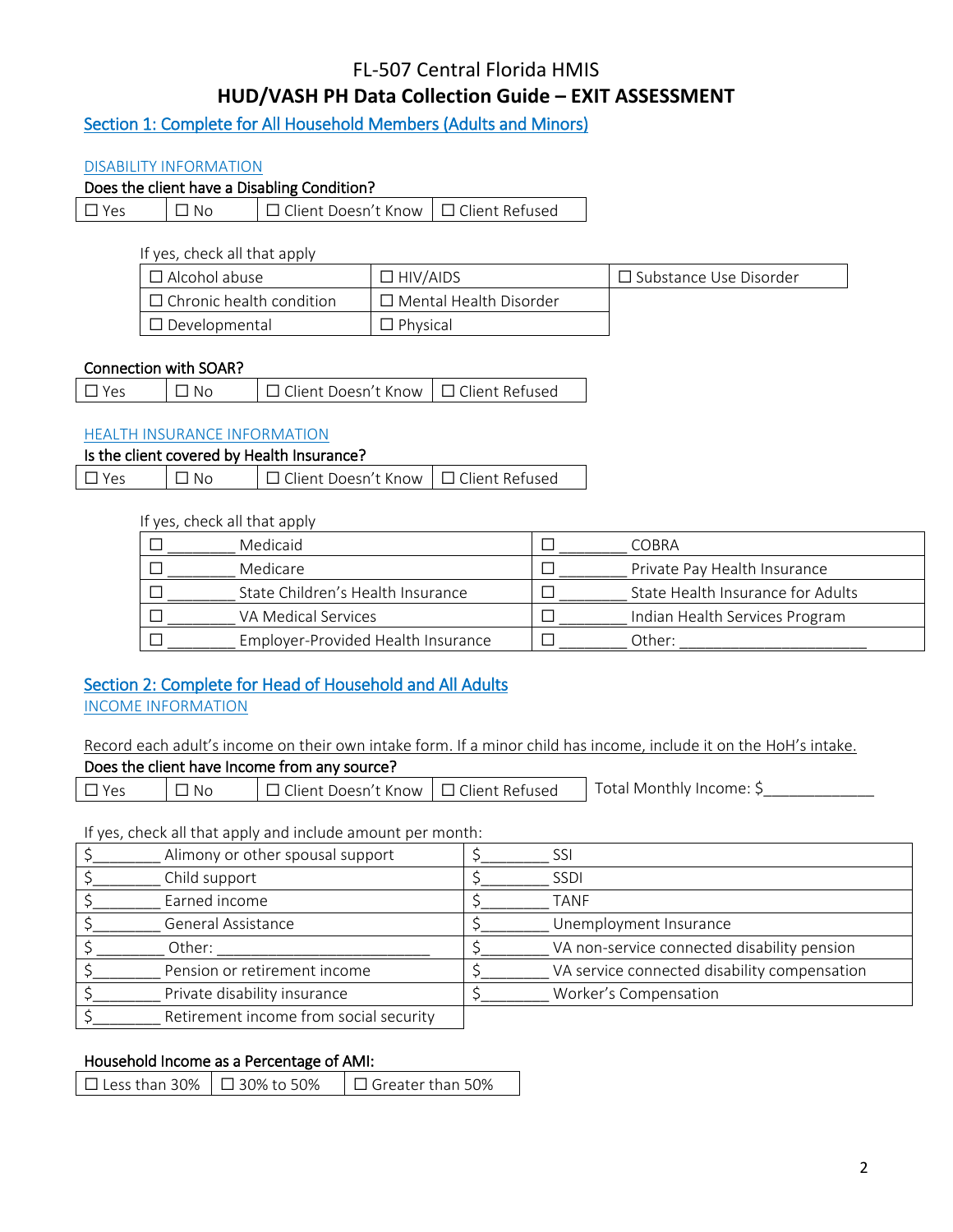### NON-CASH BENEFIT INFORMATION

## Does the client have Non-Cash Benefits from any source?

☐ Yes ☐ No ☐ Client Doesn't Know ☐ Client Refused

If yes, check all that apply and include amount per month:

| SNAP | <b>TANF</b><br>$\sim$<br>SAMILLAS<br>$\sim$ red<br>hilo | Other<br>ANF-FI<br>Services<br>ں صدی ت |
|------|---------------------------------------------------------|----------------------------------------|
| WIC  | <b>TANF</b><br><b>Services</b><br>cion<br>l di          | Other:                                 |

#### DOMESTIC VIOLENCE INFORMATION

## Is Client a Survivor of Domestic Violence?

| $\Box$ Client Doesn't Know $\Box$ Client Refused<br>⊟ No |  |
|----------------------------------------------------------|--|
|----------------------------------------------------------|--|

#### If yes, when did experience occur?

| $\Box$ Within the past 3 months | $\Box$ 6 to 12 months ago                         | $\Box$ Client doesn't know |
|---------------------------------|---------------------------------------------------|----------------------------|
| $\Box$ 3 to 6 months ago        | $\Box$ More than a year ago $\Box$ Client refused |                            |

#### If yes, is the client currently fleeing domestic violence?

☐ Yes ☐ No ☐ Client Doesn't Know ☐ Client Refused

### EDUCATION AND EMPLOYMENT INFORMATION

### Last Grade Completed

| $\Box$ Less than Grade 5            | $\Box$ School does not have grade levels | $\Box$ Graduate Degree          |
|-------------------------------------|------------------------------------------|---------------------------------|
| $\Box$ Grades 5 - 6                 | $\square$ GED                            | $\Box$ Vocational Certification |
| $\Box$ Grades 7 - 8                 | $\Box$ Some College                      | $\Box$ Client doesn't know      |
| $\Box$ Grades 9 - 11                | $\Box$ Associate's Degree                | $\Box$ Client refused           |
| $\Box$ Grade 12/High school diploma | $\square$ Bachelor's Degree              |                                 |

### Employed?

| $V \cap C$<br>ັ<br>__ | Nс | $\sim$<br>Know<br>llent.<br>Doesn'<br>$\sim$ | $\sim$<br>Clier<br>Refused |
|-----------------------|----|----------------------------------------------|----------------------------|
|-----------------------|----|----------------------------------------------|----------------------------|

If no, why not?

| $\Box$ Looking for work | $\Box$ Unable to work | $\Box$ Not looking for work |
|-------------------------|-----------------------|-----------------------------|
|-------------------------|-----------------------|-----------------------------|

### If yes, what type of employment?

| $\Box$ Full-time | $\square$ Part-time | $\Box$ Seasonal/sporadic (including day labor) |
|------------------|---------------------|------------------------------------------------|
|                  |                     |                                                |